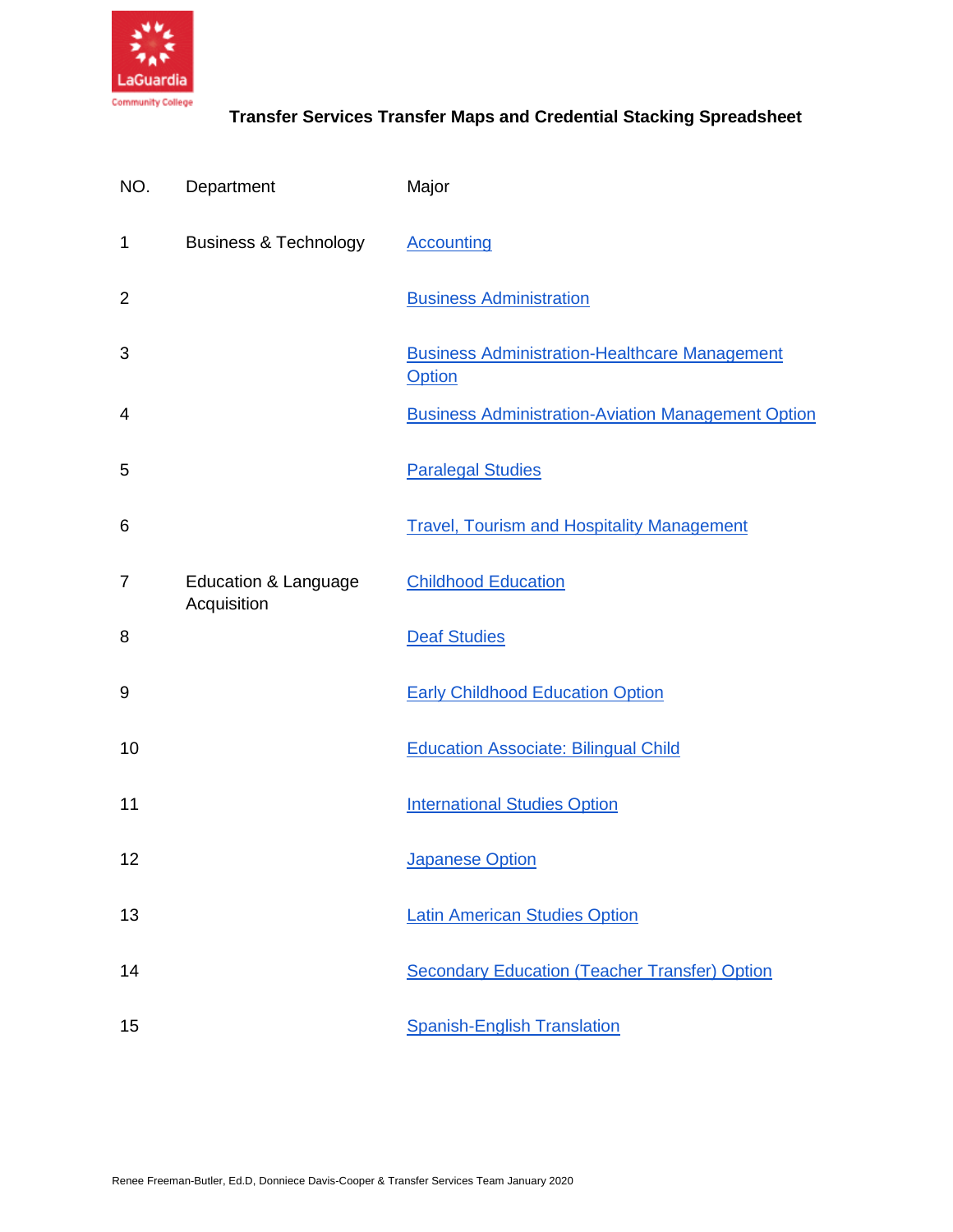

| 16 | English                | <b>Liberal Arts: Journalism Option</b>                                          |
|----|------------------------|---------------------------------------------------------------------------------|
| 17 |                        | <b>Writing and Literature</b>                                                   |
| 18 |                        | <b>Writing and Literature: Creative Writing Track</b>                           |
| 19 | <b>Health Sciences</b> | <b>Human Services</b>                                                           |
| 20 |                        | <b>Nutrition and Culinary Management - Culinary</b><br><b>Management Option</b> |
| 21 |                        | <b>Nutrition and Culinary Management - Nutrition Option</b>                     |
| 22 |                        | <b>Occupational Therapy Assistant</b>                                           |
| 23 |                        | <b>Physical Therapist Assistant</b>                                             |
| 24 |                        | <b>Public and Community Health</b>                                              |
| 25 |                        | <b>Radiologic Technology</b>                                                    |
| 26 |                        | <b>Nursing</b>                                                                  |
| 27 |                        | <b>Therapeutic Recreation</b>                                                   |
| 28 |                        | <b>Veterinary Technology</b>                                                    |
| 29 | <b>Humanities</b>      | <b>Commercial Photography</b>                                                   |
| 30 |                        | <b>Commercial Photography: Fine Arts Photography</b><br>Option                  |
| 31 |                        | <b>Communication Studies</b>                                                    |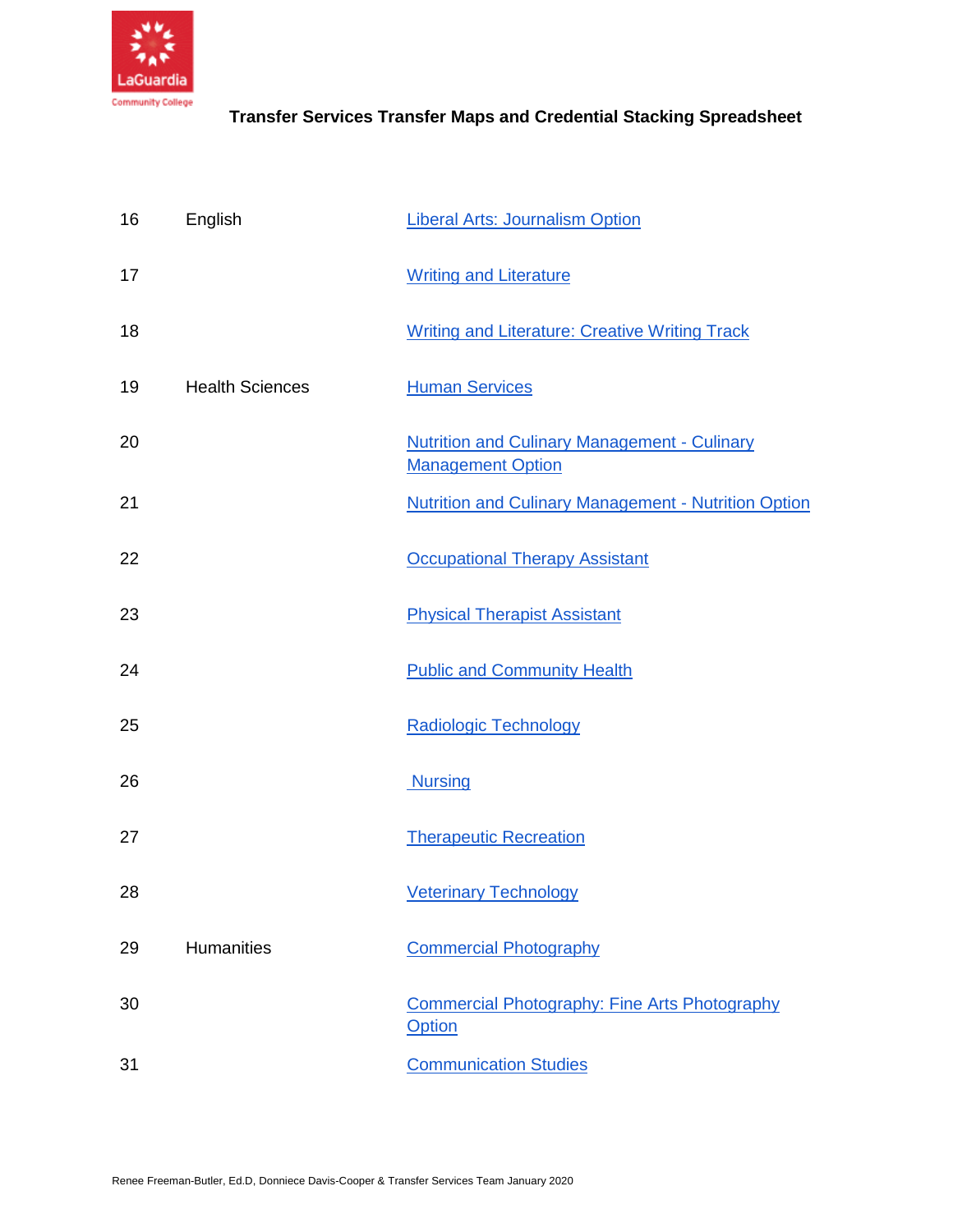

| 32 |                                                  | <b>Communication Studies-Speech Pathology</b>         |
|----|--------------------------------------------------|-------------------------------------------------------|
| 33 |                                                  | <b>Fine Arts</b>                                      |
| 34 |                                                  | <b>Fine Arts: Design Studies Option</b>               |
| 35 |                                                  | <b>Industrial Design Technology</b>                   |
| 36 |                                                  | <b>Liberal Arts: Film and TV</b>                      |
| 37 |                                                  | <b>Music</b>                                          |
| 38 |                                                  | <b>Music Recording Technology</b>                     |
| 39 |                                                  | <b>New Media Technology</b>                           |
| 40 |                                                  | Philosophy                                            |
| 41 |                                                  | <b>Theatre</b>                                        |
| 42 | Math, Engineering and<br><b>Computer Science</b> | <b>Computer Science</b>                               |
| 43 |                                                  | <b>Computer Technology</b>                            |
| 44 |                                                  | <b>Energy Technician: Electrical Technology Track</b> |
| 45 |                                                  | <b>Energy Technician: Mechanical Technology Track</b> |
| 46 |                                                  | <b>Engineering Science: Civil Engineering</b>         |
| 47 |                                                  | <b>Engineering Science: Electrical Engineering</b>    |